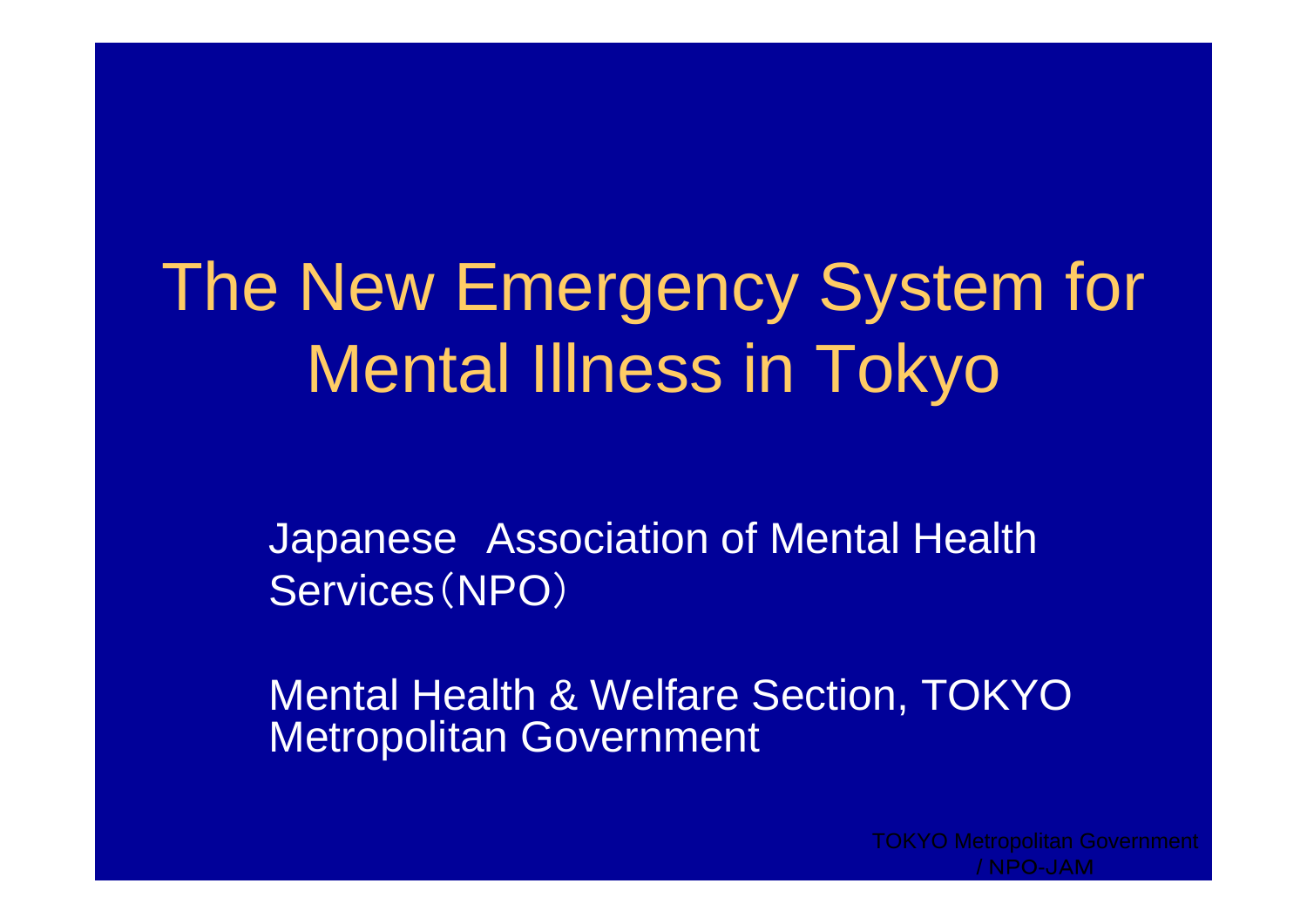# The system consists of two subsystems

Subsystem Ⅰ

The system for the person who is under the protection of the police because of the obvious possibility that he/she would hurt himself/herself or others because of his/her mental disorder

Subsystem II

The system for the person who needs medical care and protection, and is thought not to have a clear possibility of the condition as described to the above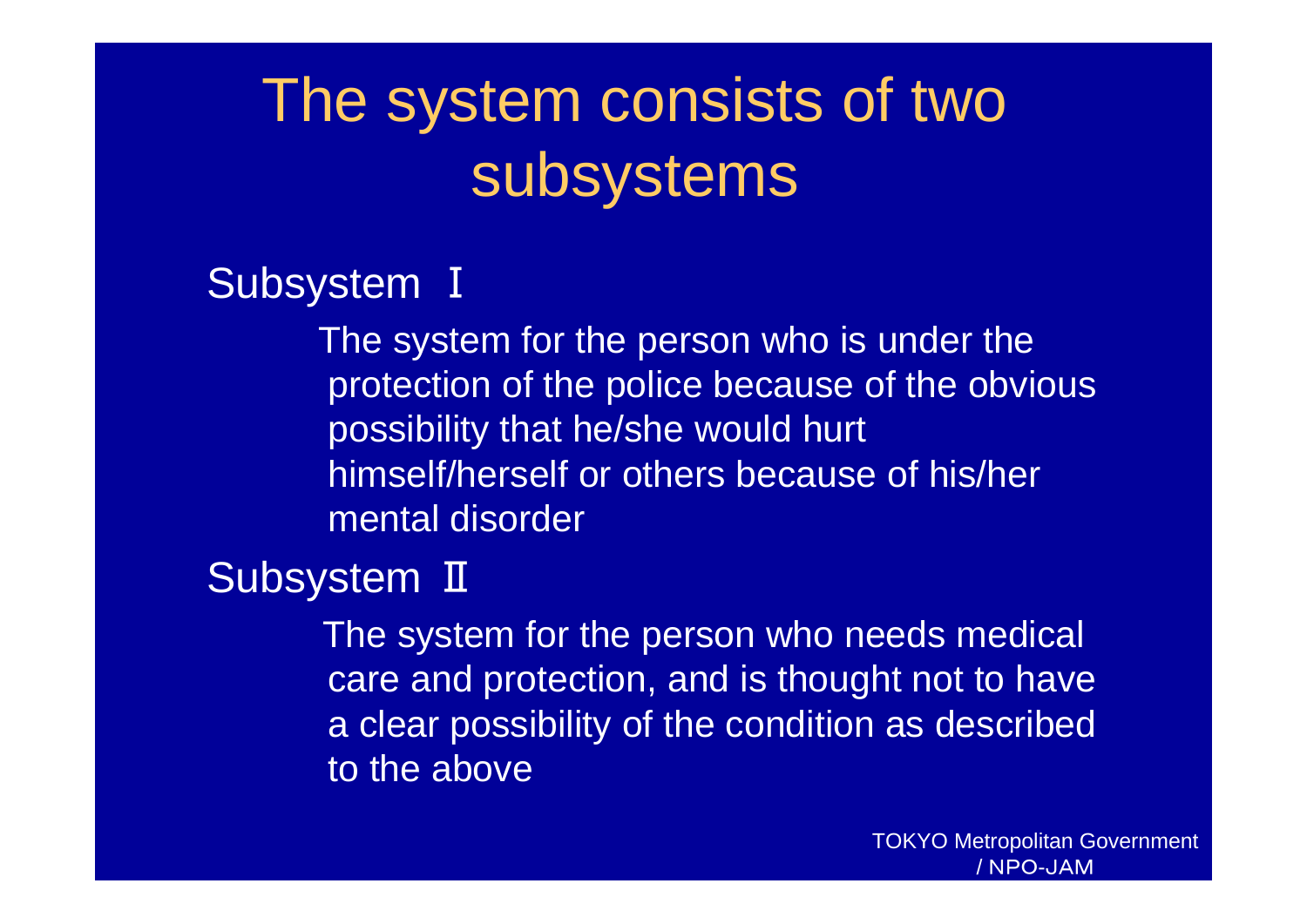# Subsystem Ⅰ consists of

1. Four metropolitan general hospitals with 16 beds

2. The information center called Himawari with 2 clerks

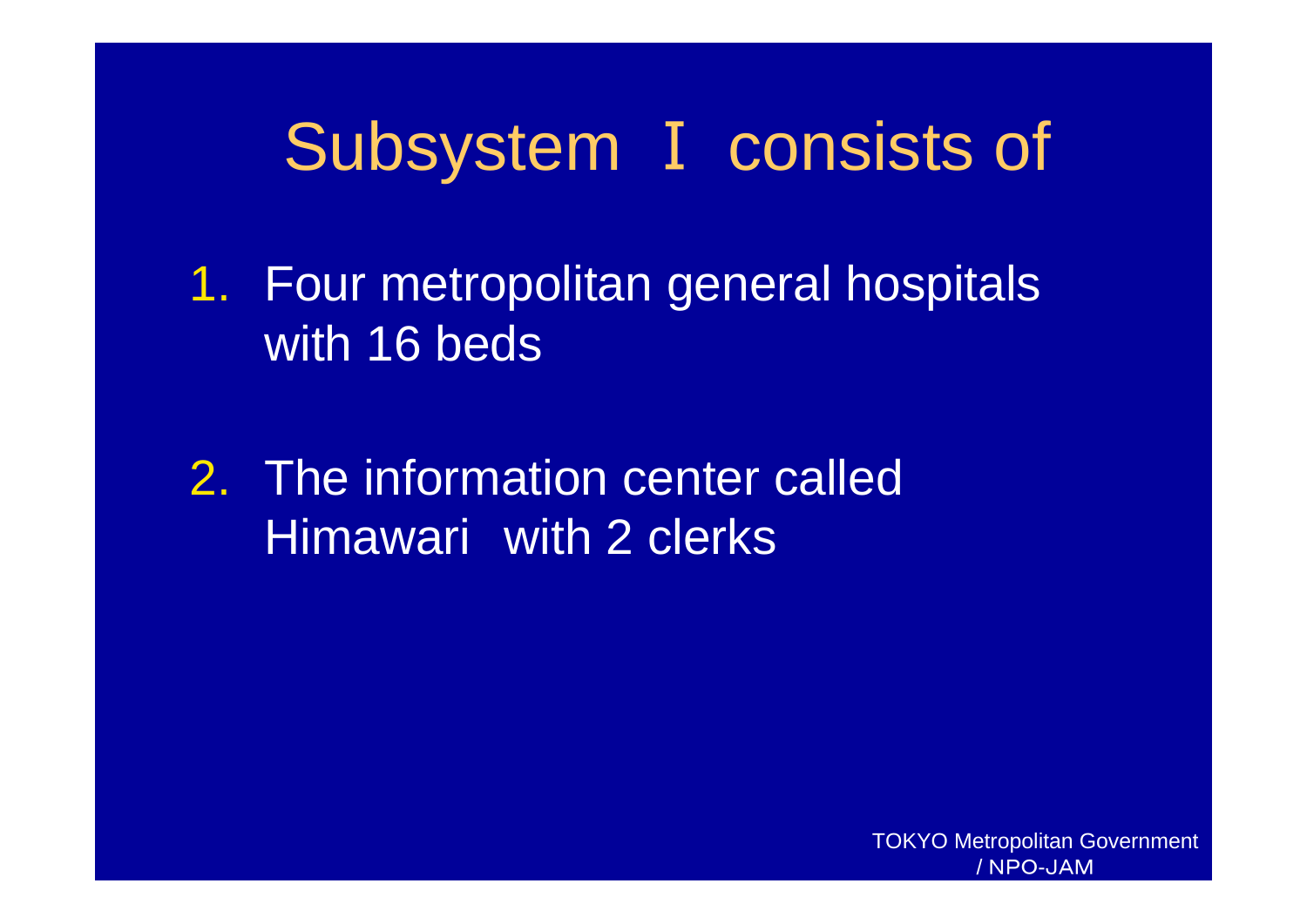# Subsystem Ⅱ consists of

- 1. Two private hospitals with 3 beds open 5pm to 9am
- 2.One private mental clinic open 5pm to 10pm
- 3. One general hospital for the psychosomatically complicated open 5pm to 9am
- 4. Metropolitan Emergency Infromation Center for the Mental Illness (MEICMI) with two or three para-medical staff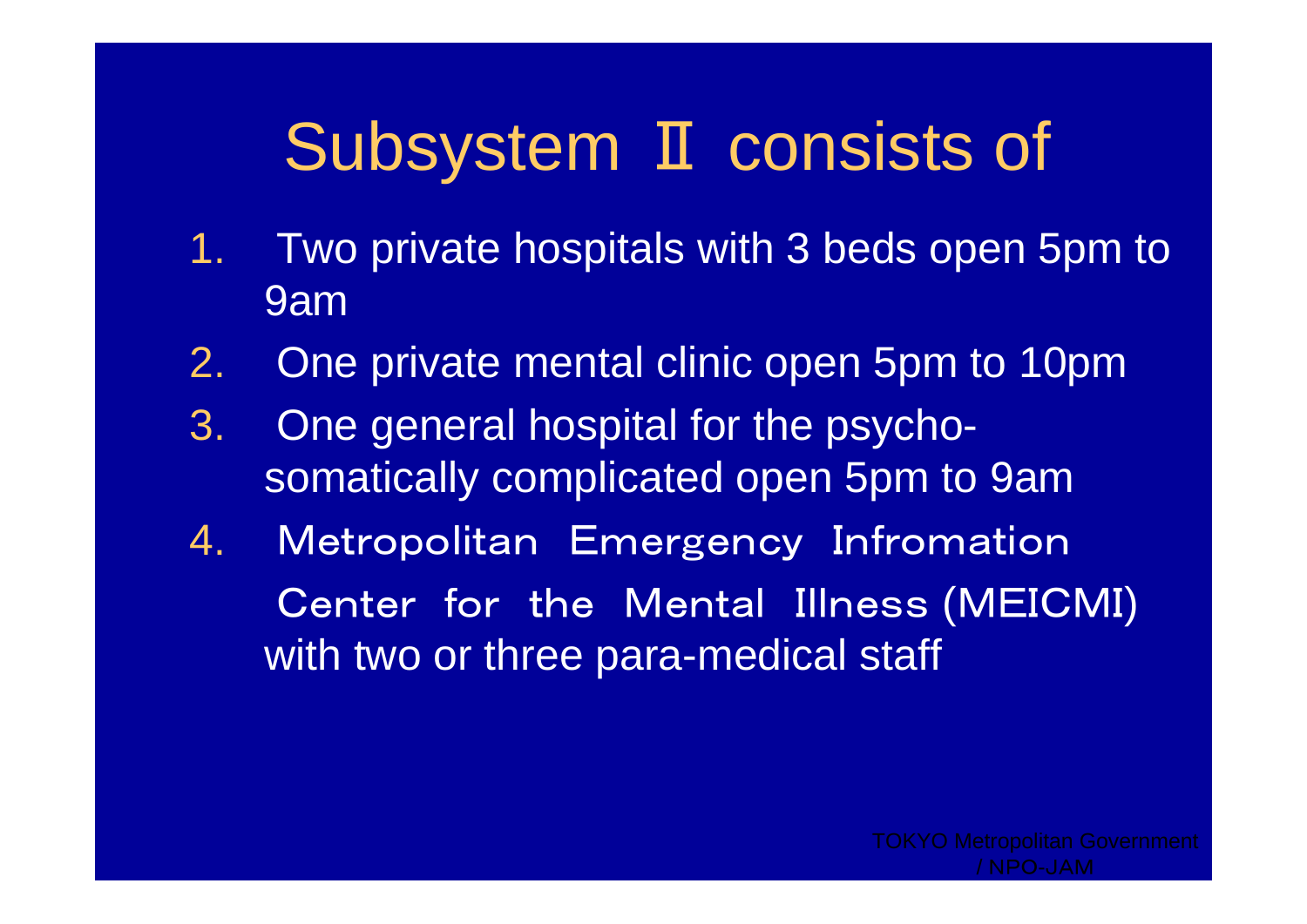# Institutions participating Subsystem II

- 1. The private mental clinics participating in subsystem II are the members of the Tokyo Association of the Mental Clinics
- 2. The private mental hospitals participating in subsystem II are the members of the Tokyo Association of the mental hospitals
- 3. The general hospitals participating in subsystem II are miscellaneous.for example, several Metropolitan hospitals, several hospitals attached to the medical universities, etc.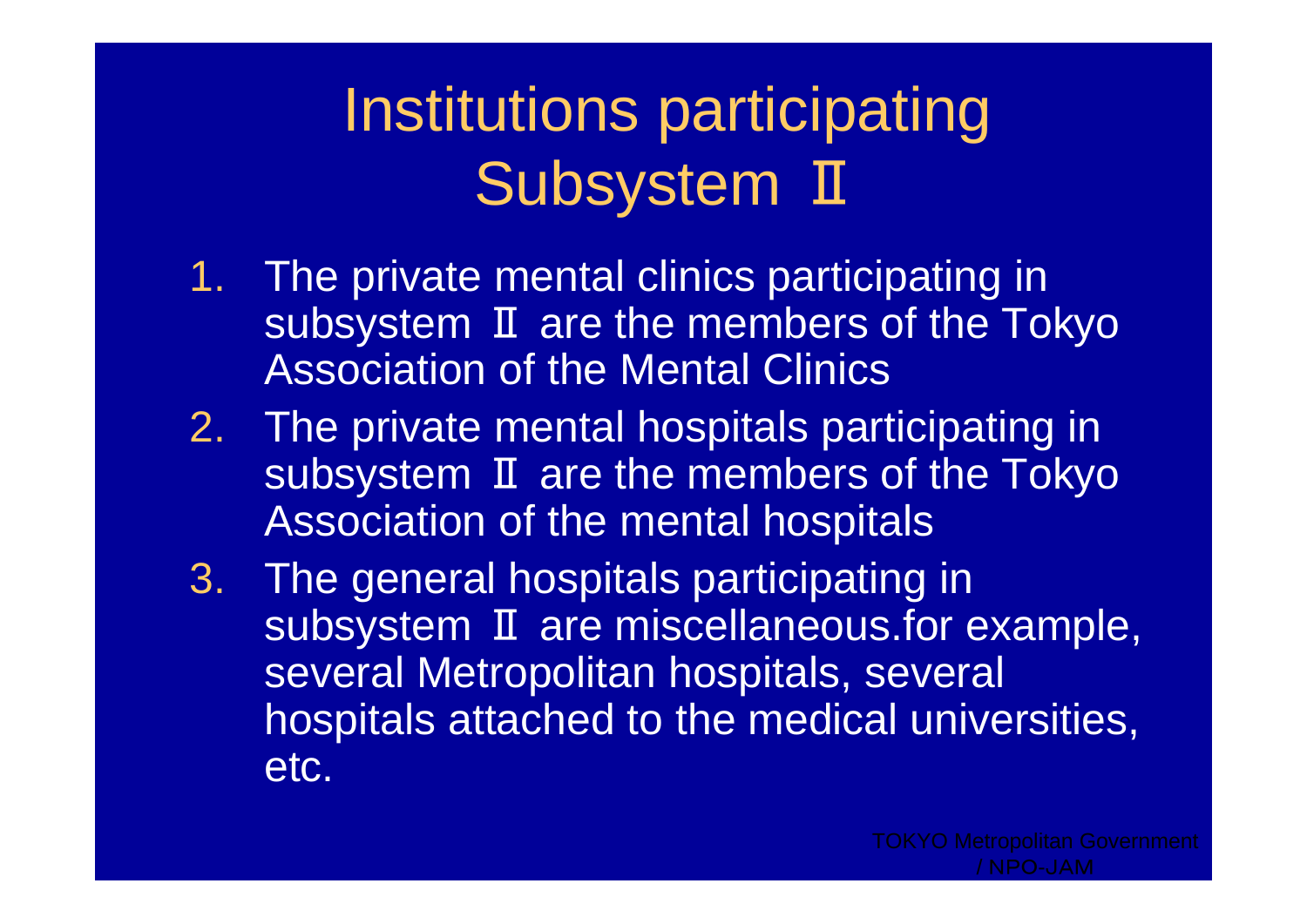## Subsystem Ⅰ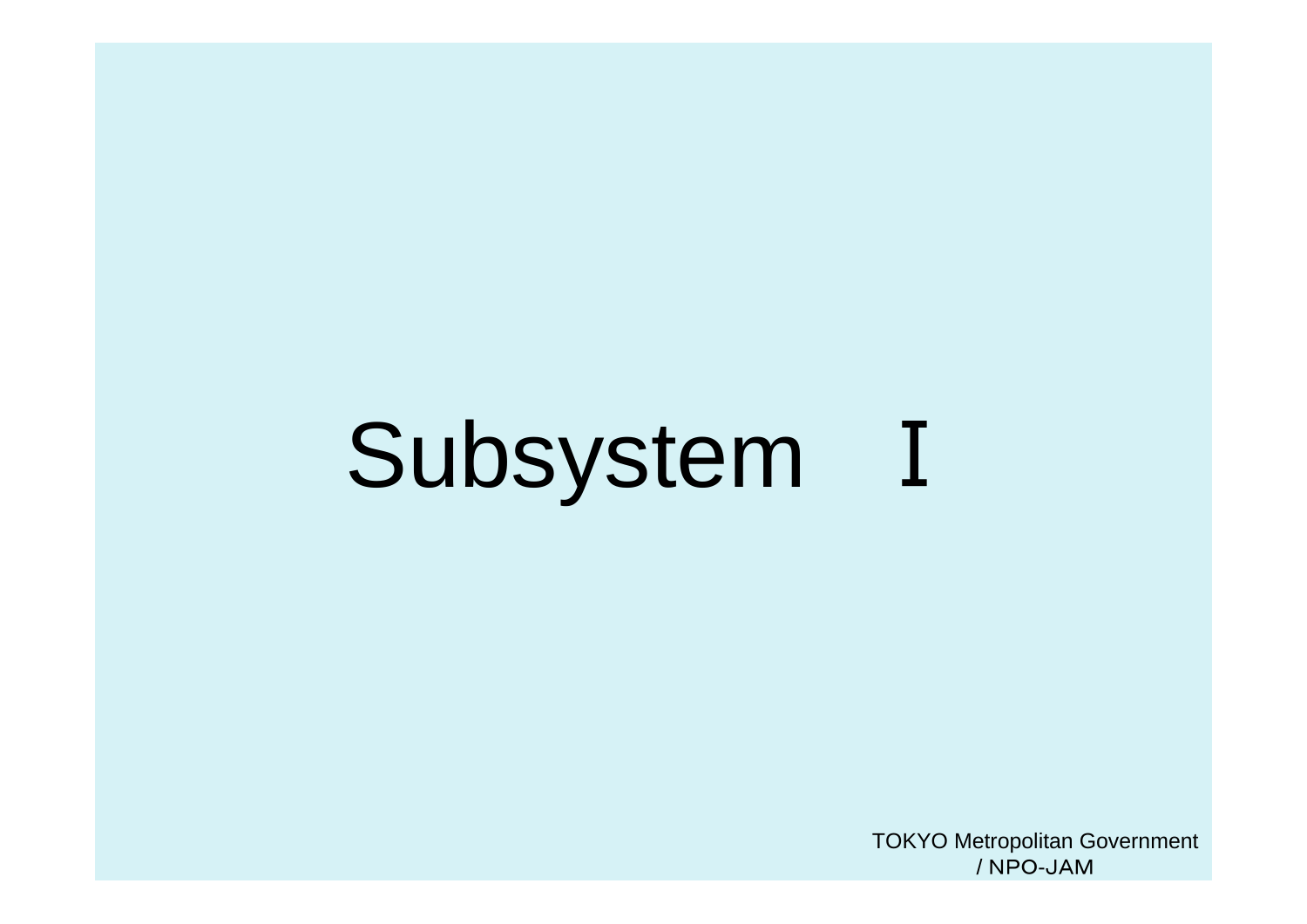#### Subsystem Ⅰ

Number of the emergency cases of mental illness dealt with by the 4 metropolitan general hospitals at night and on holidays

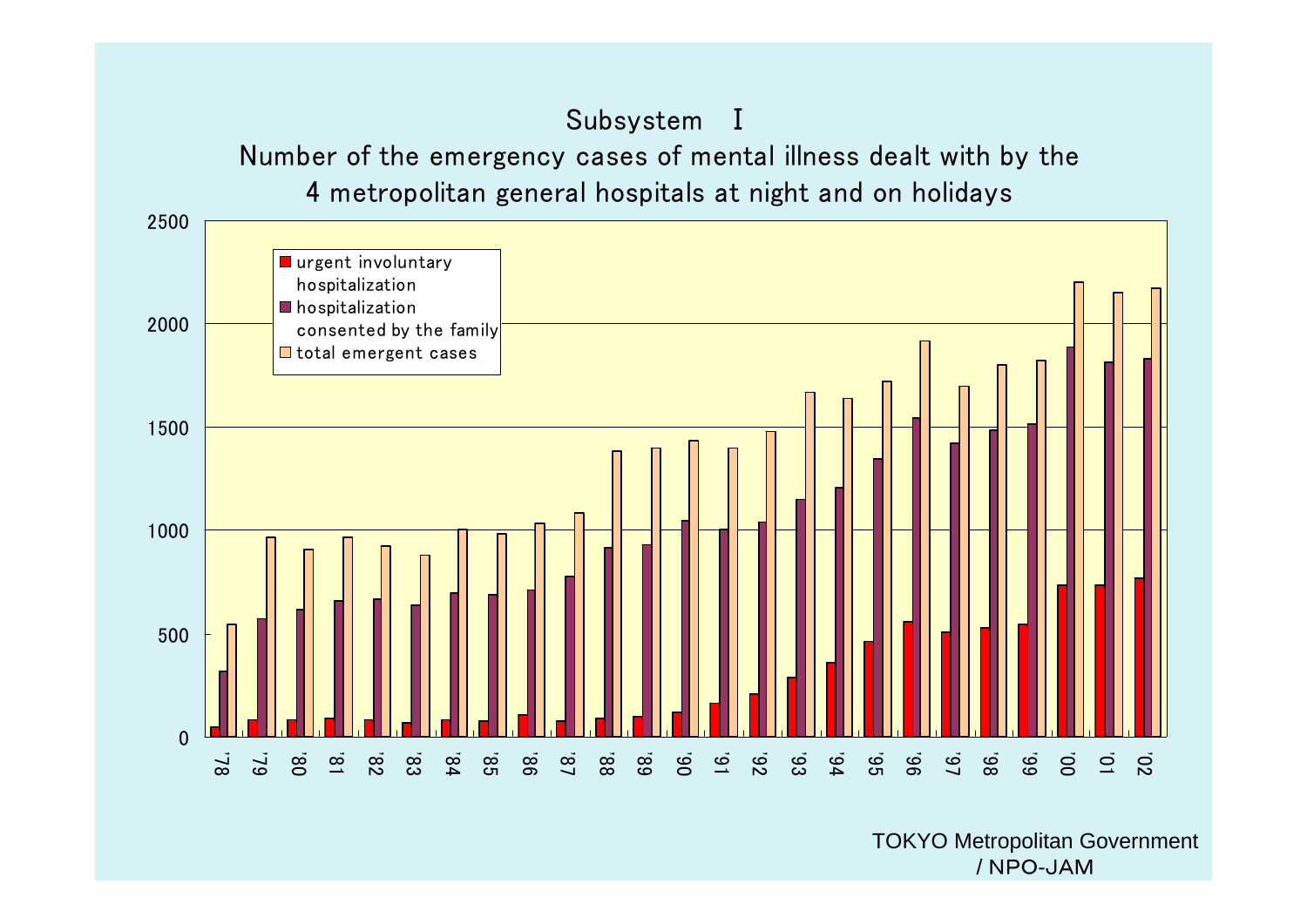

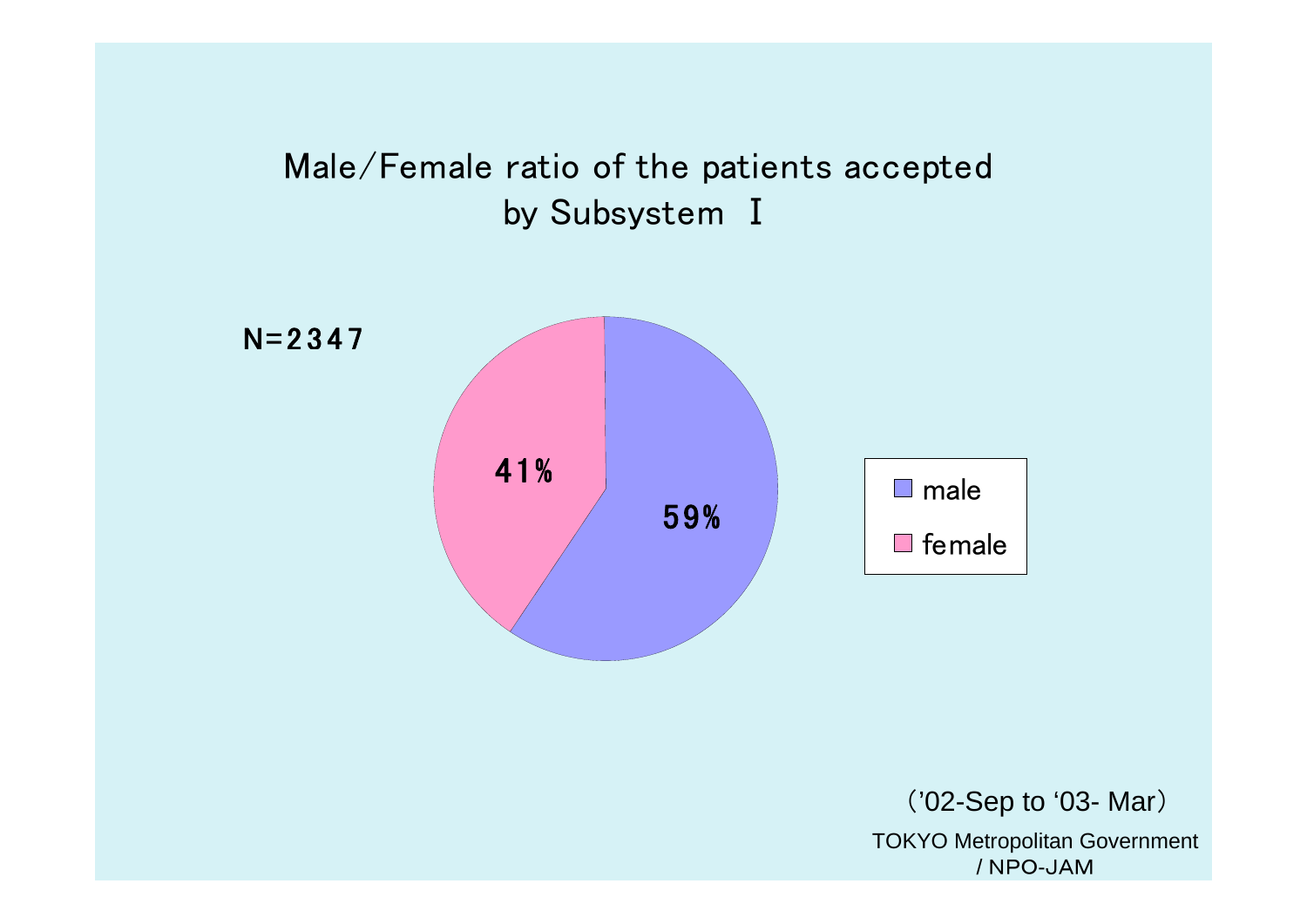# Subsystem Ⅱ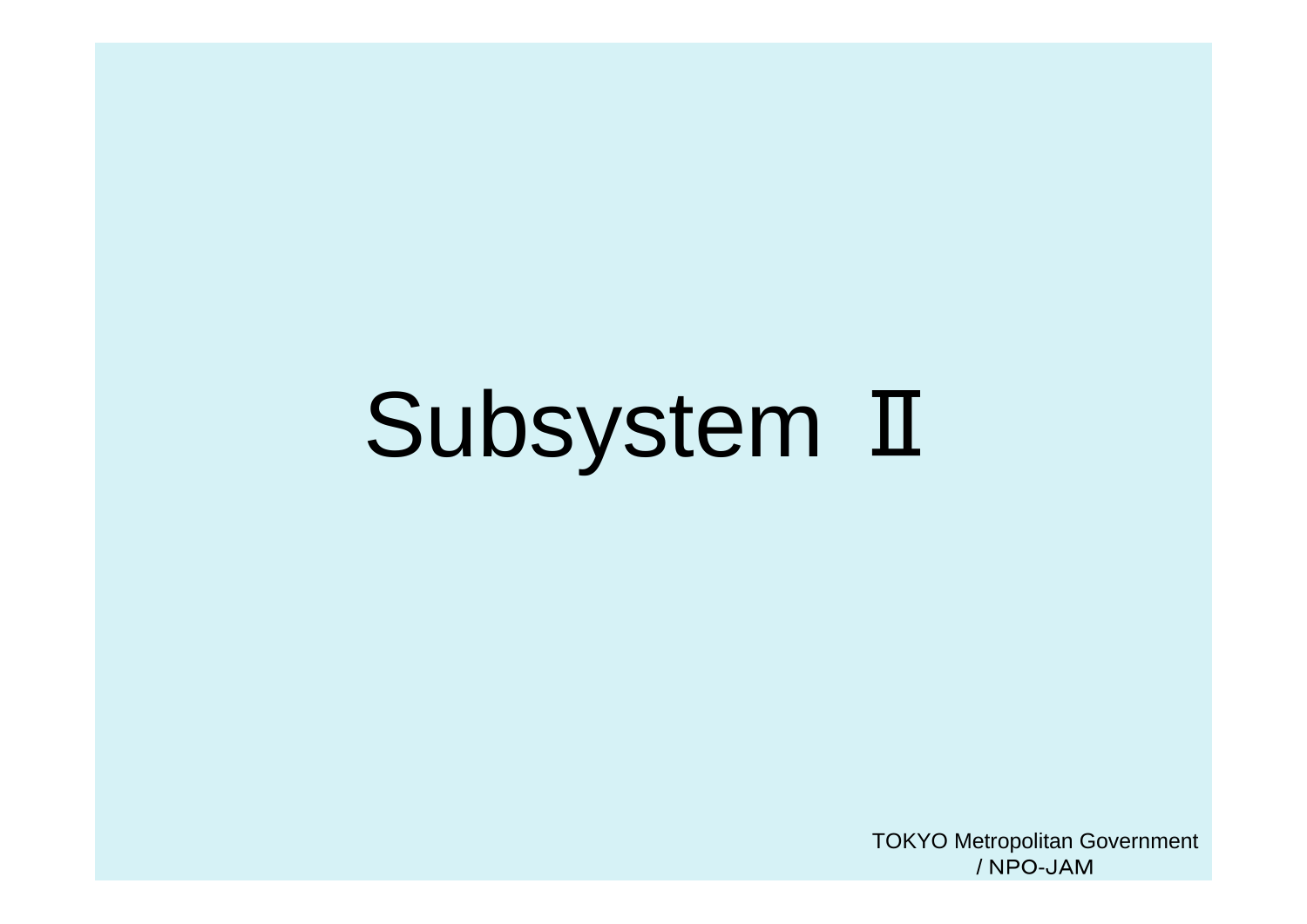# Number of the cases telephoned to

MEICMI('02-Sep to '03- Mar)

|                                                            | Sep            | Oct            | Nov | Dec            | Jan            | Feb            | <b>Mar</b>      | Total |
|------------------------------------------------------------|----------------|----------------|-----|----------------|----------------|----------------|-----------------|-------|
| Number of the cases                                        | 831            | 945            | 889 | 941            | 904            | 727            | 959             | 6196  |
| cases triaged as<br>out-patients                           | 11             | 10             | 9   | 16             | 23             | 13             | <b>10</b>       | 92    |
| cases triaged as in-<br>patients                           | 19             | 19             | 16  | 19             | 22             | 24             | 27              | 146   |
| cases triaged as the<br>psycho- somatically<br>complicated | $\overline{2}$ | $\overline{2}$ | 3   | $\overline{2}$ | $\overline{0}$ | 3 <sup>°</sup> | $3\overline{3}$ | 15    |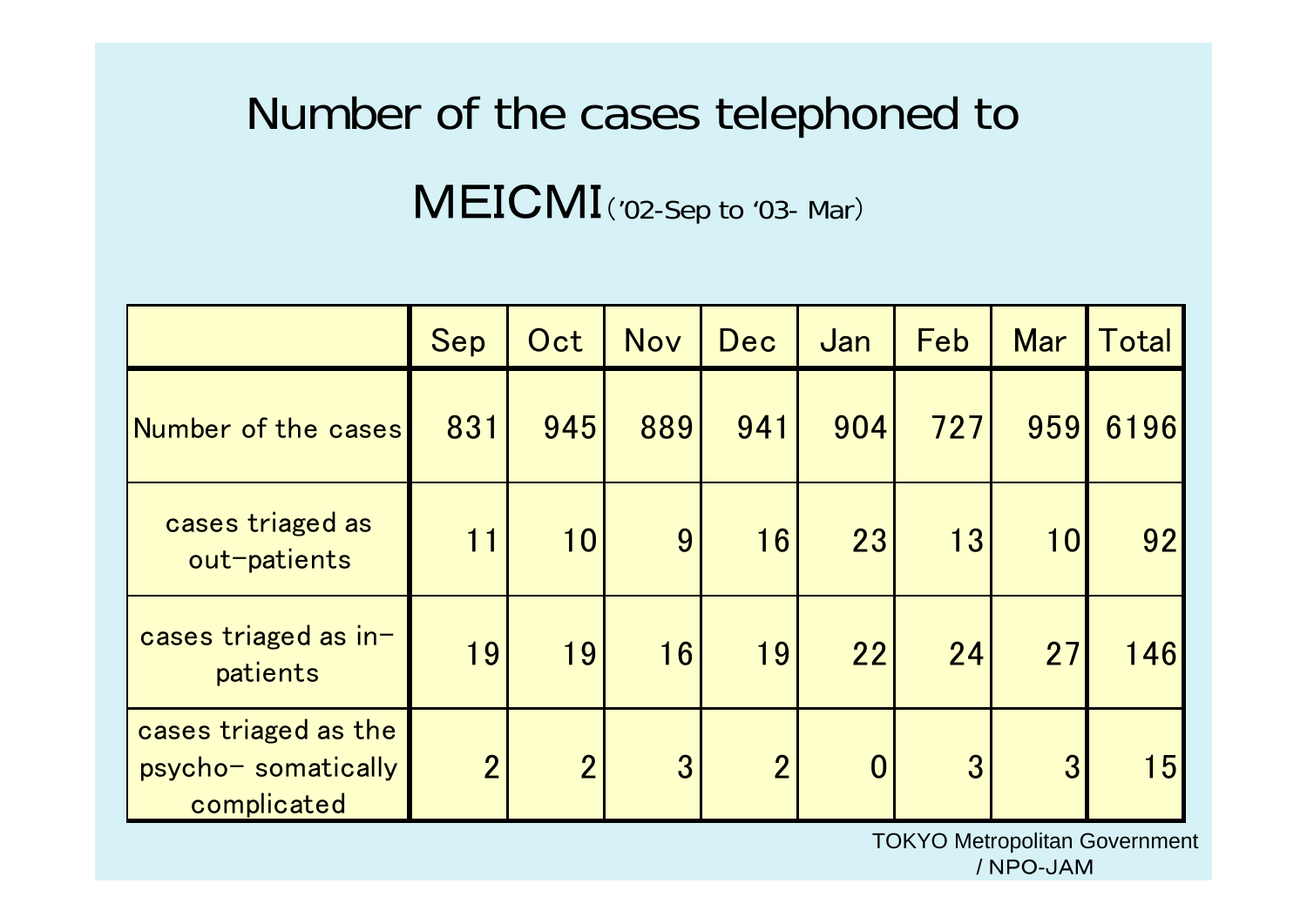#### Who made the emergency call to Metropolitan Emergency Information Center for Mental Illness(MEICMI)?  $N = 5384$



('02-Sep to '03- Mar)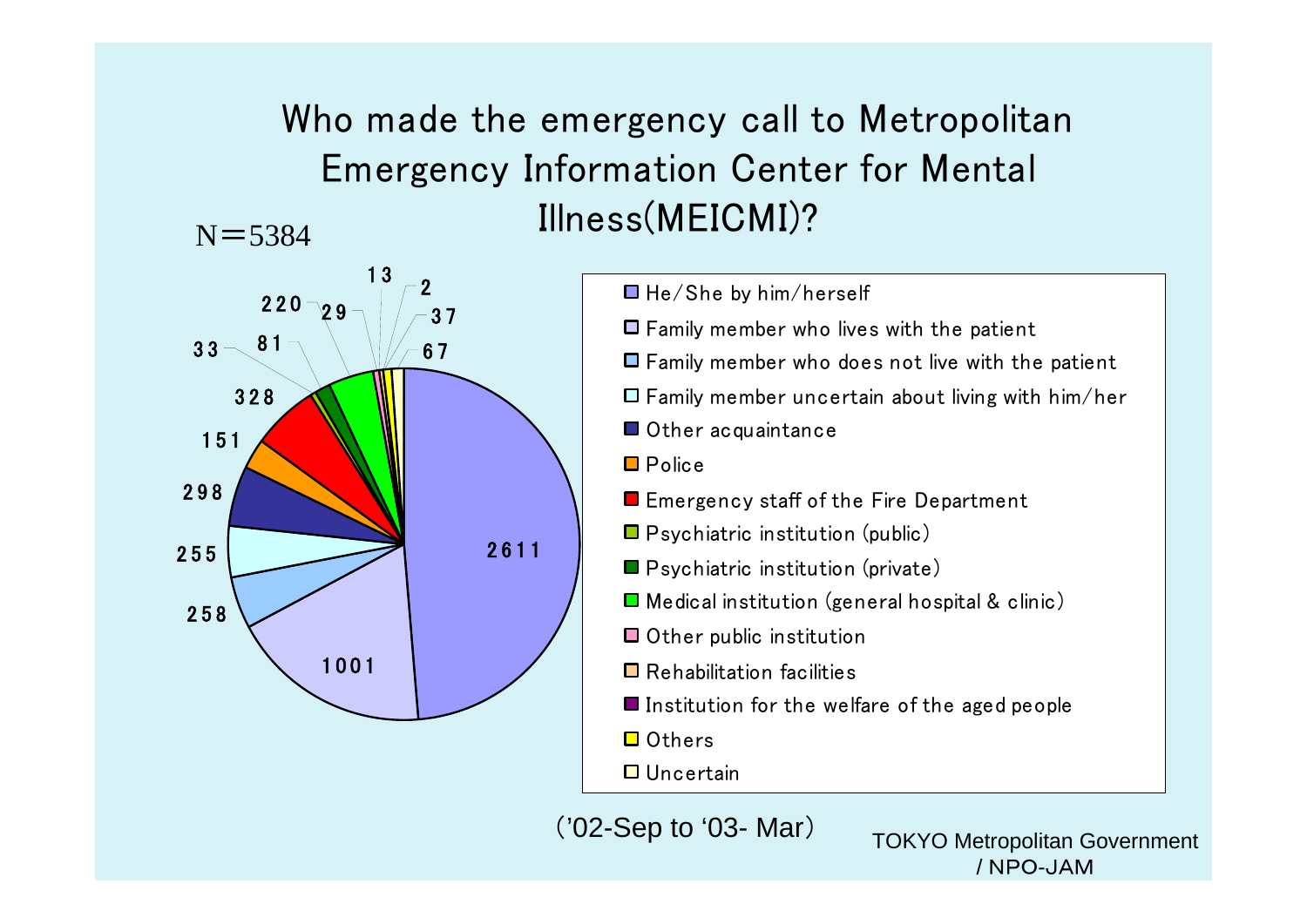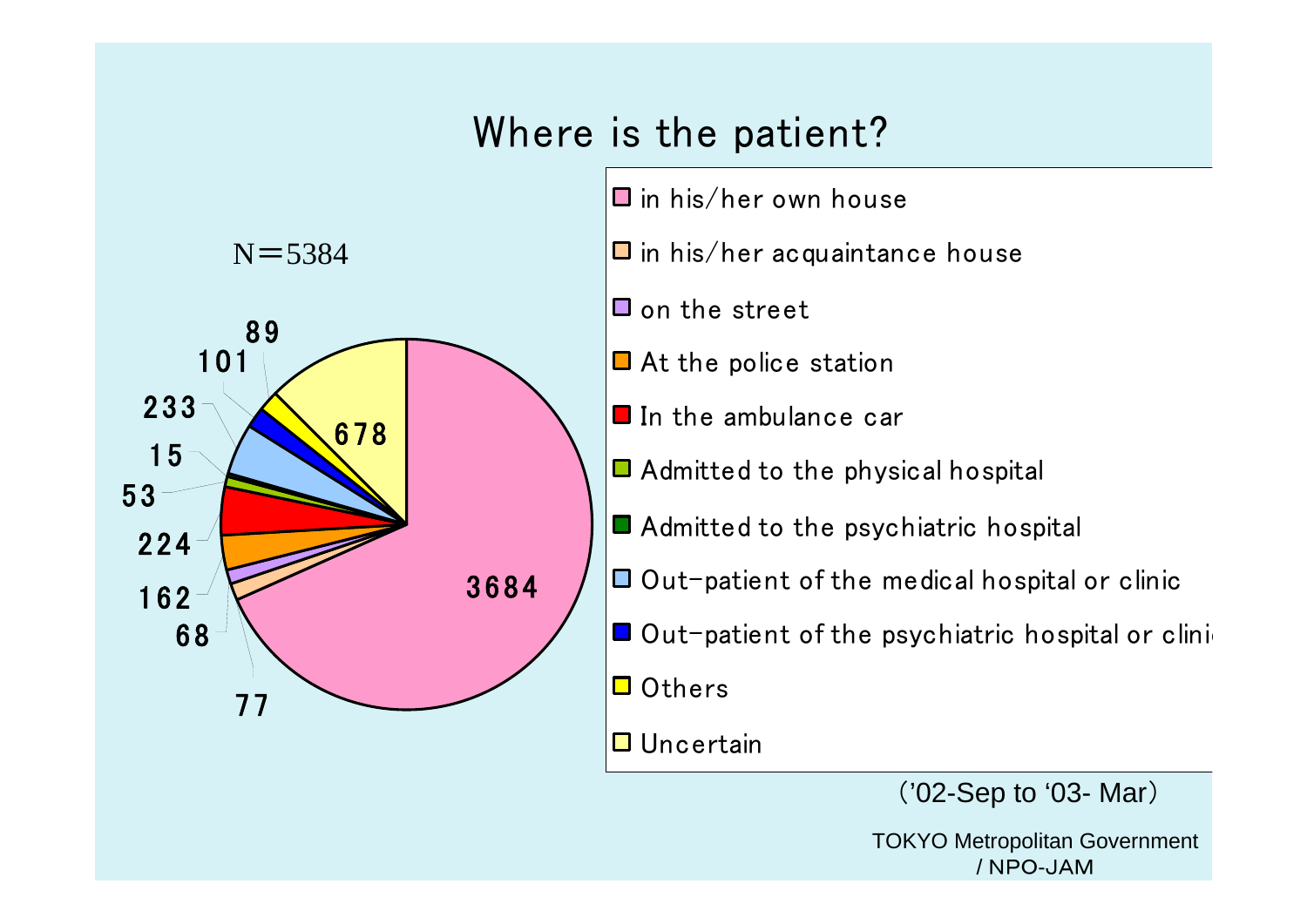## Male/Female ratio of the patients accepted by MEICMI

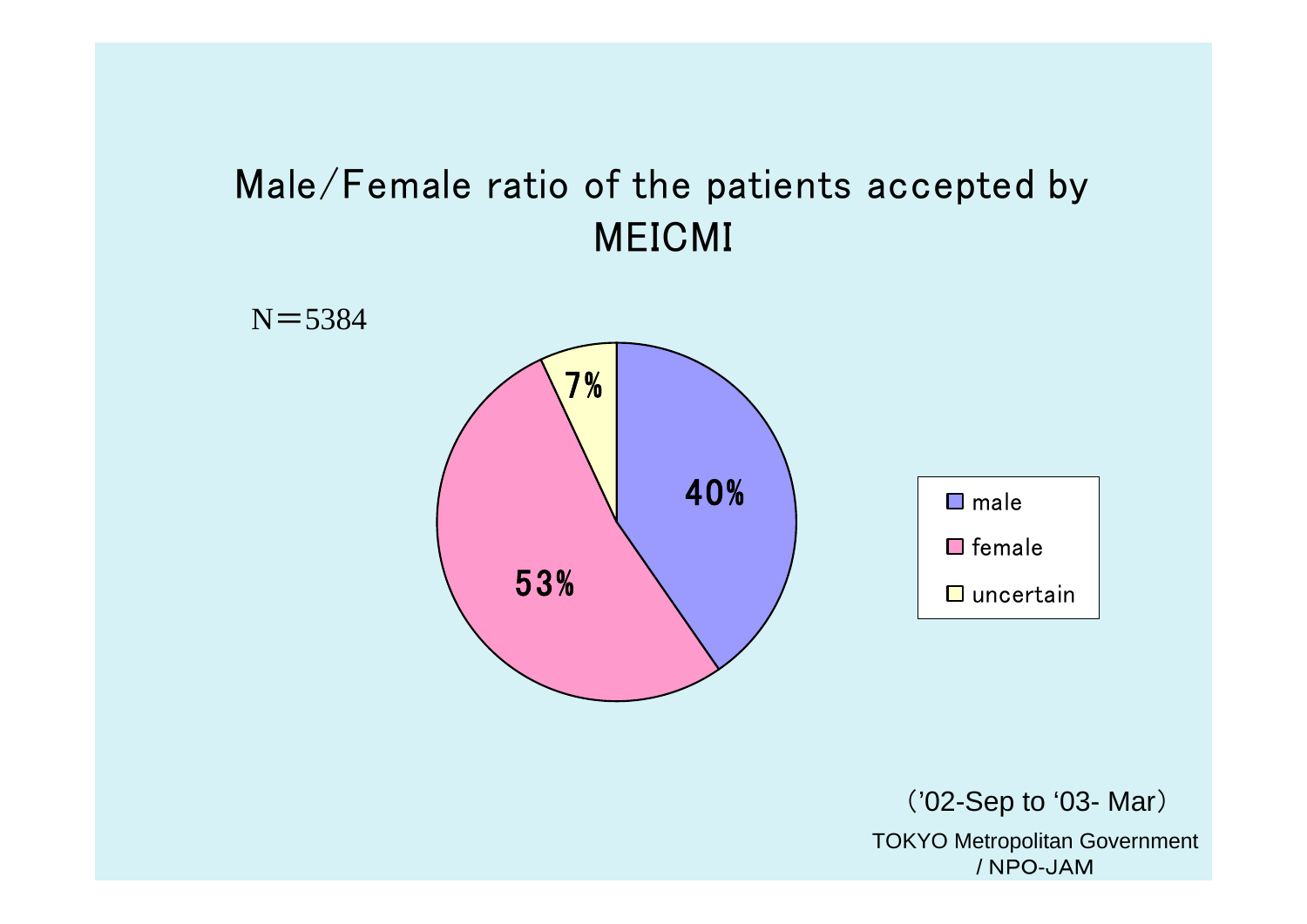### Distribution of the Age of the patients phoned to MEICMI

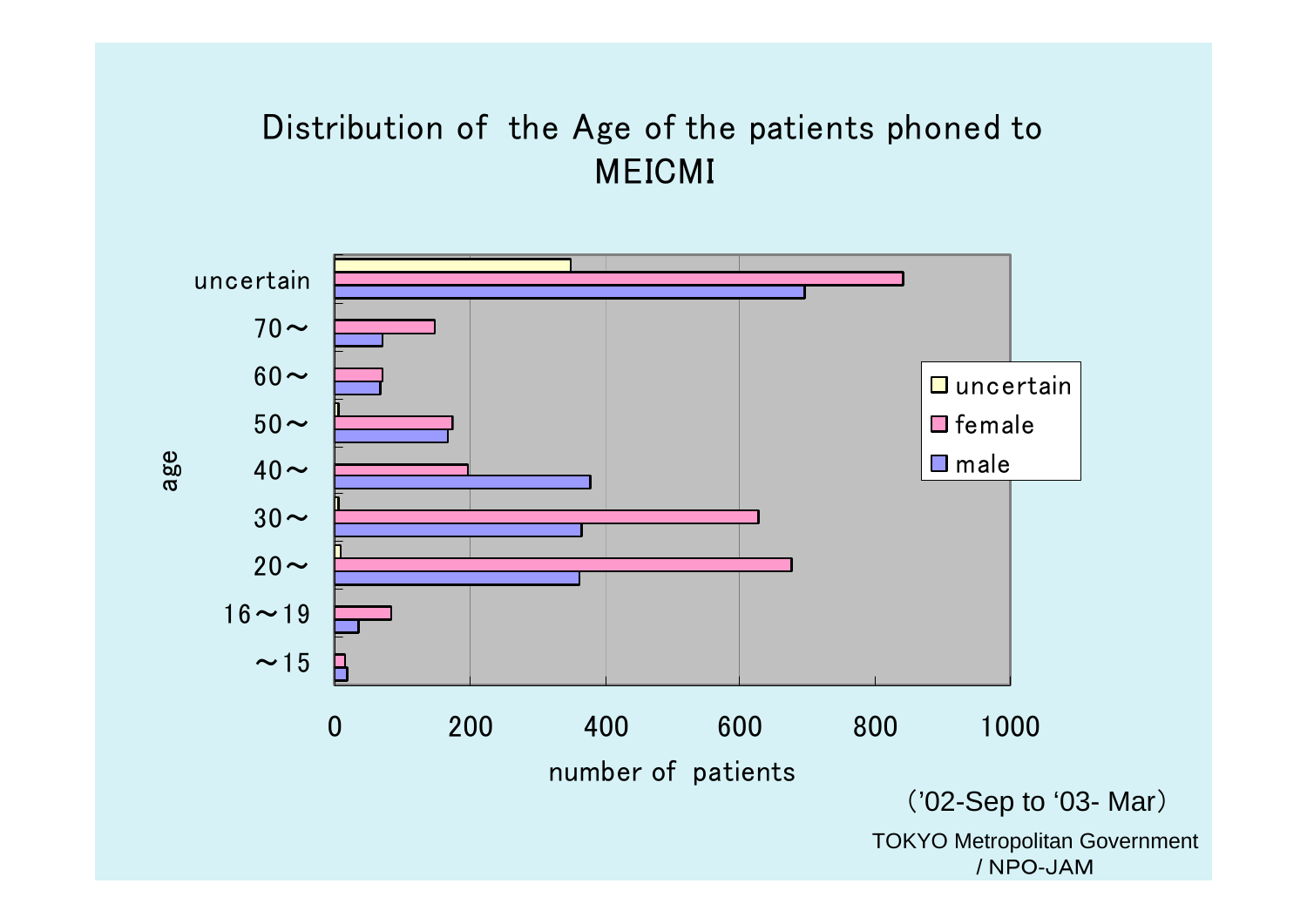Incidence of patients as to age and sex

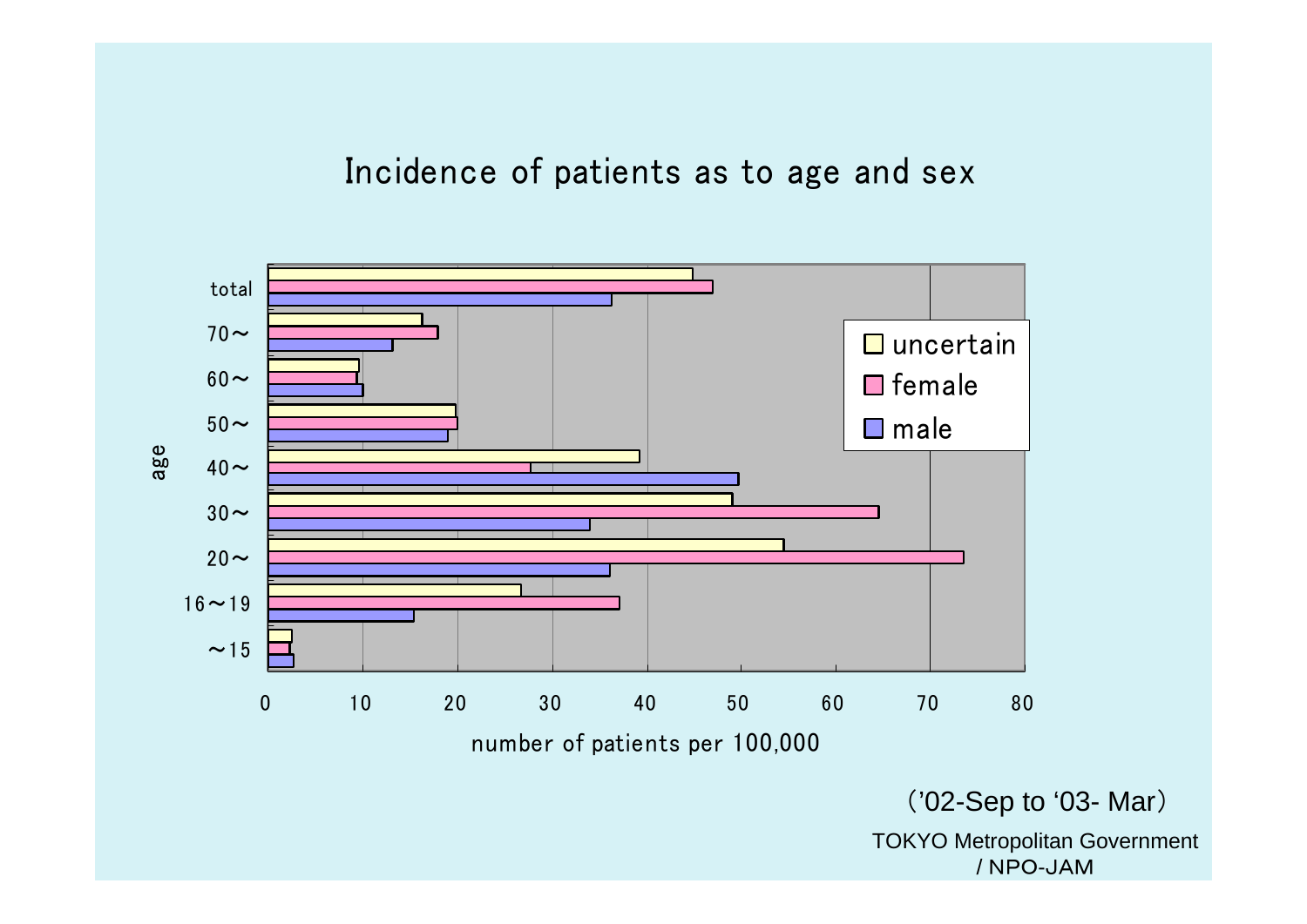Distribution of the type of disorder according to the information from patient or his/her family (Male)

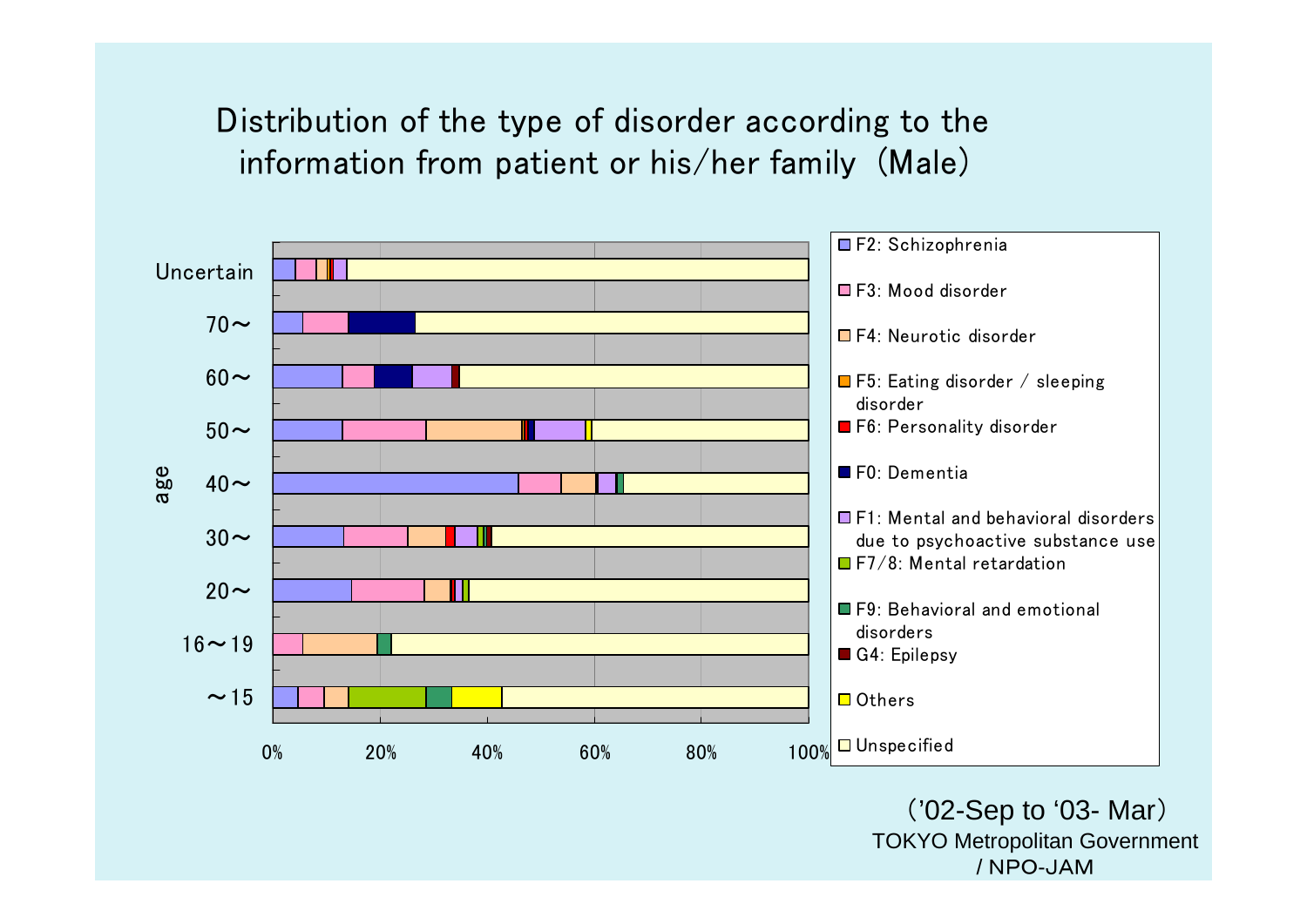## Distribution of the type of disorder according to the information from patient or his/her family (Female)

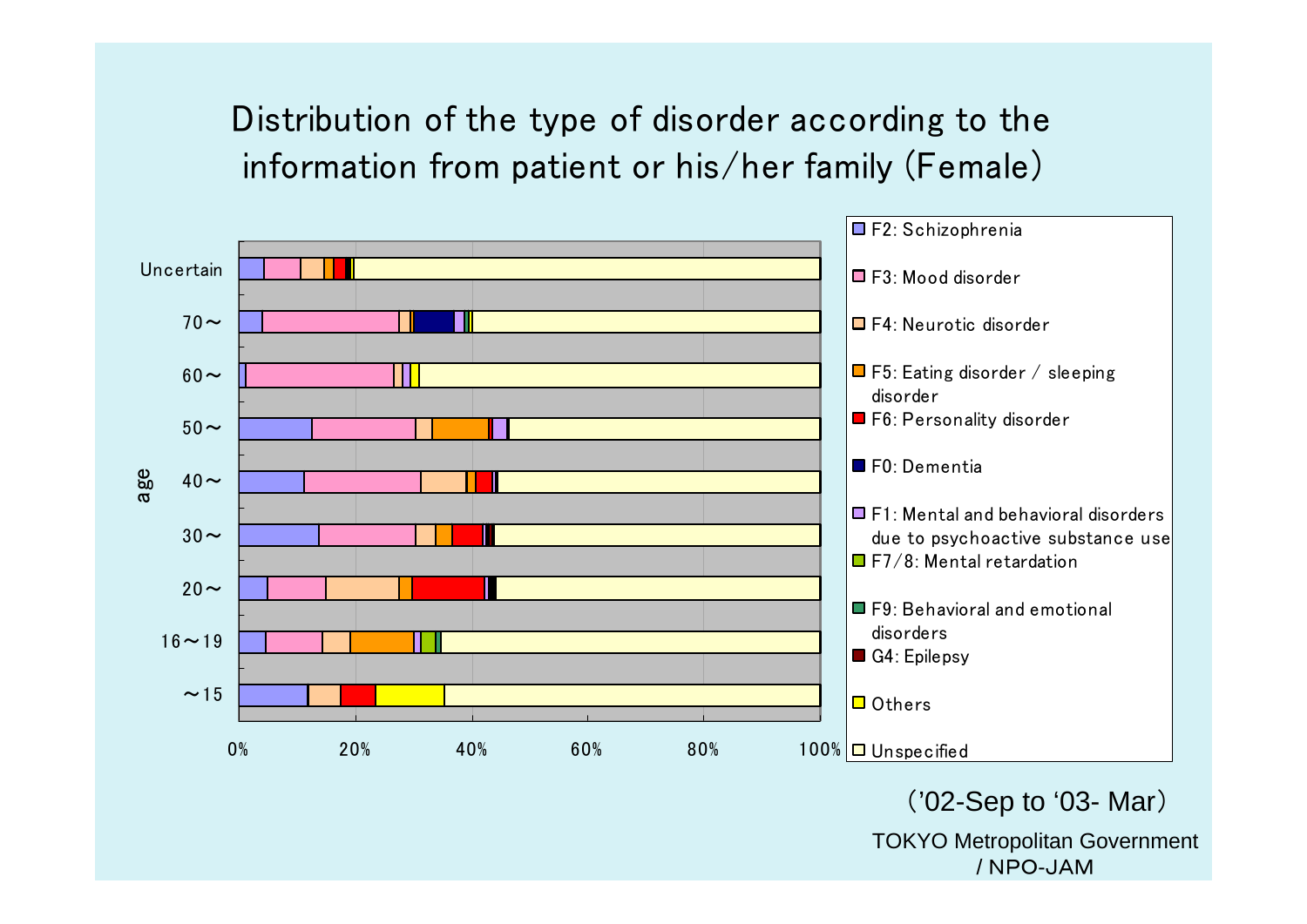## What MEICMI did for the emergency phone calls



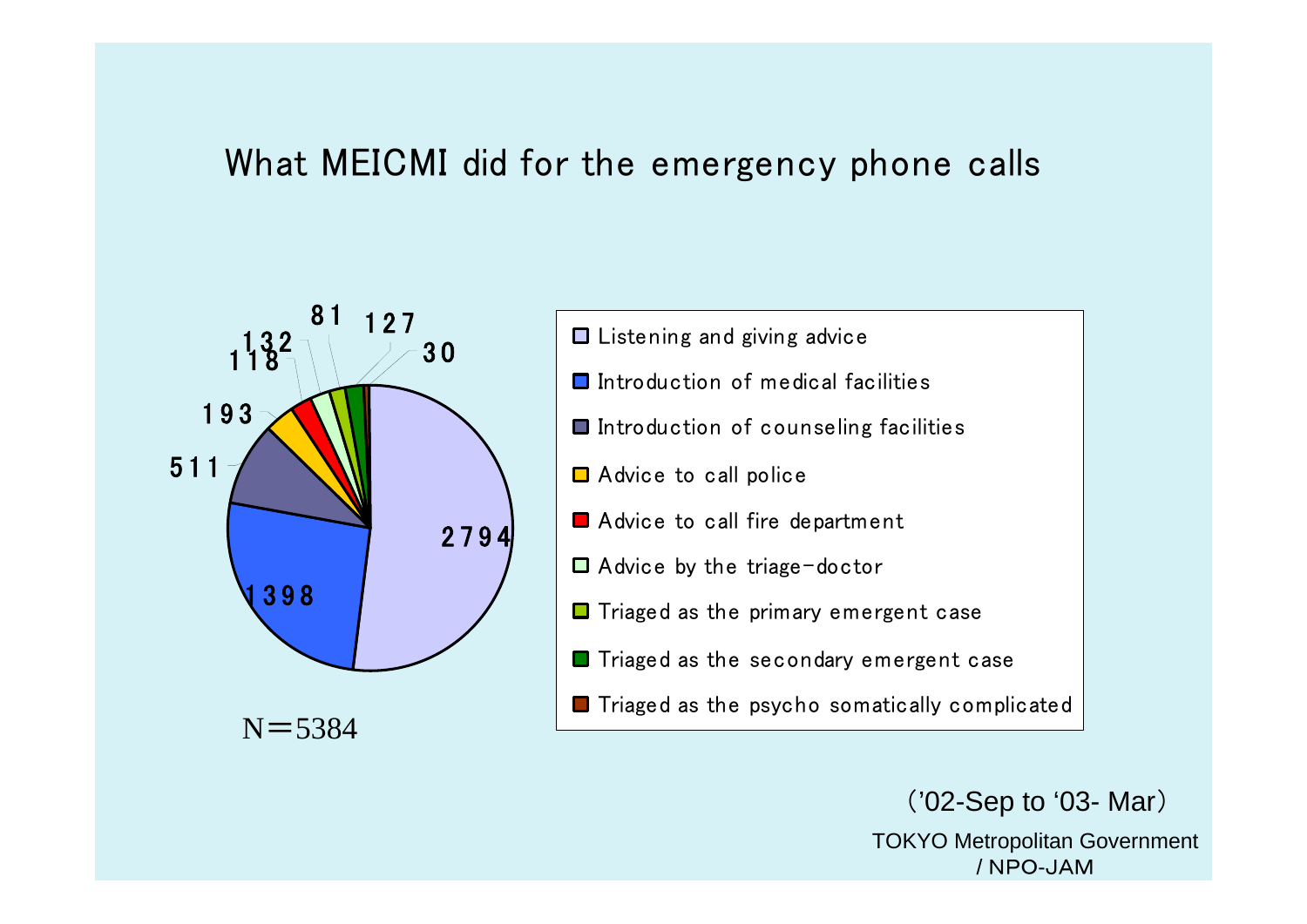#### Major reason for phone call to MEICMI



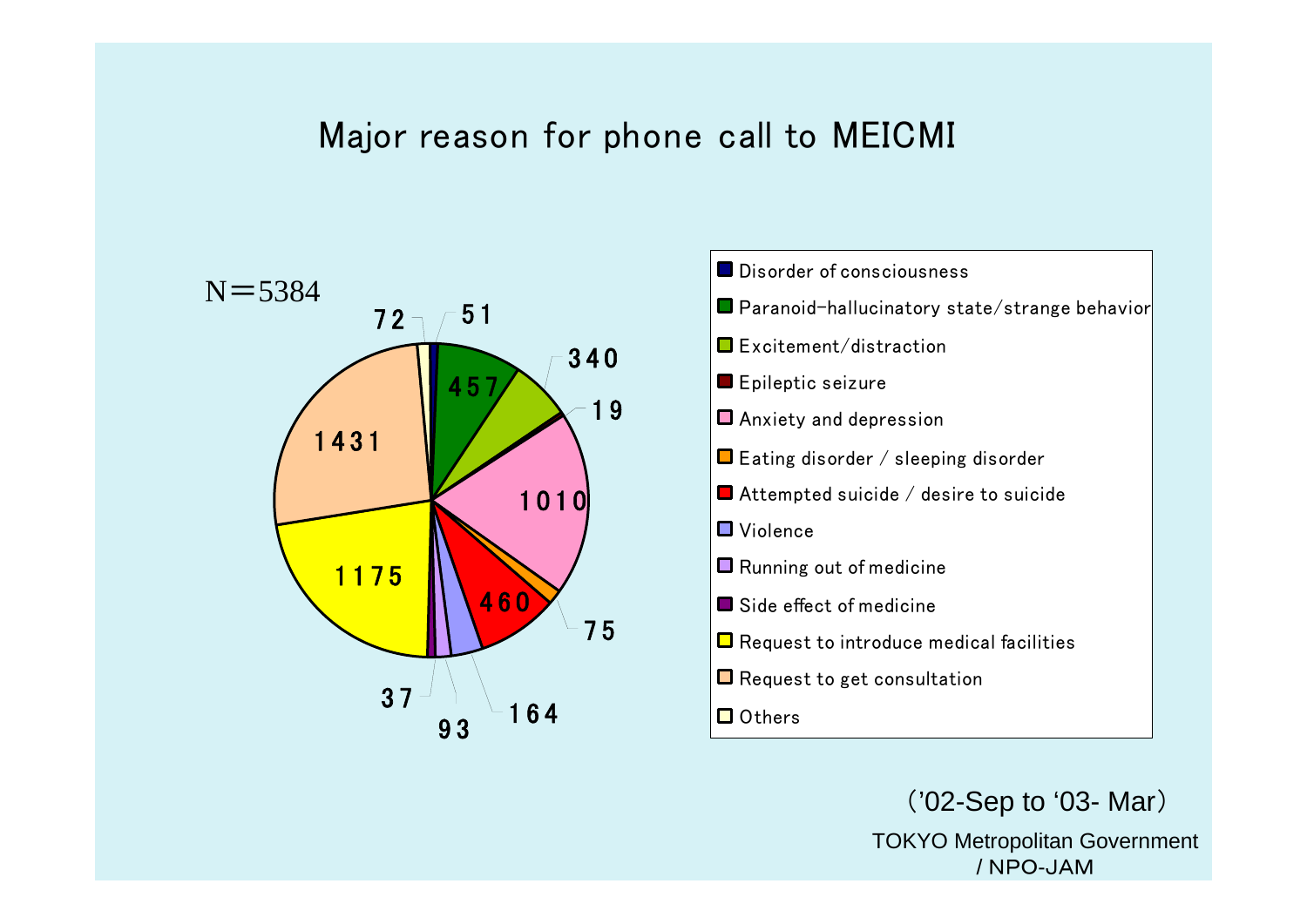## Measure of transportation



 $\Box$  Public transportation facilities **By car**  $\blacksquare$  By taxi ■ Ambulance of the fire department **O** Patrol car of the police department **Ambulance of the private** transportation company Others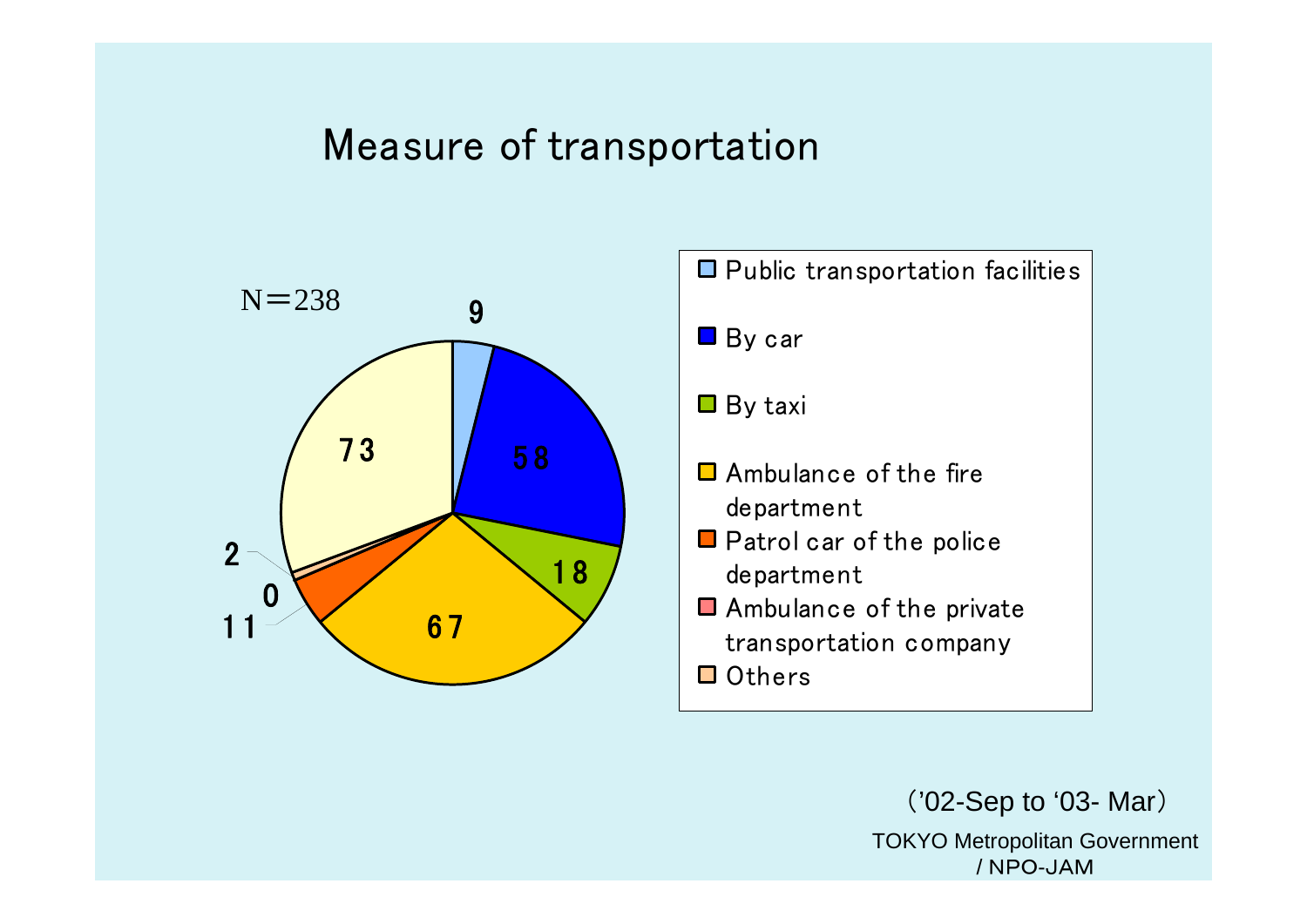